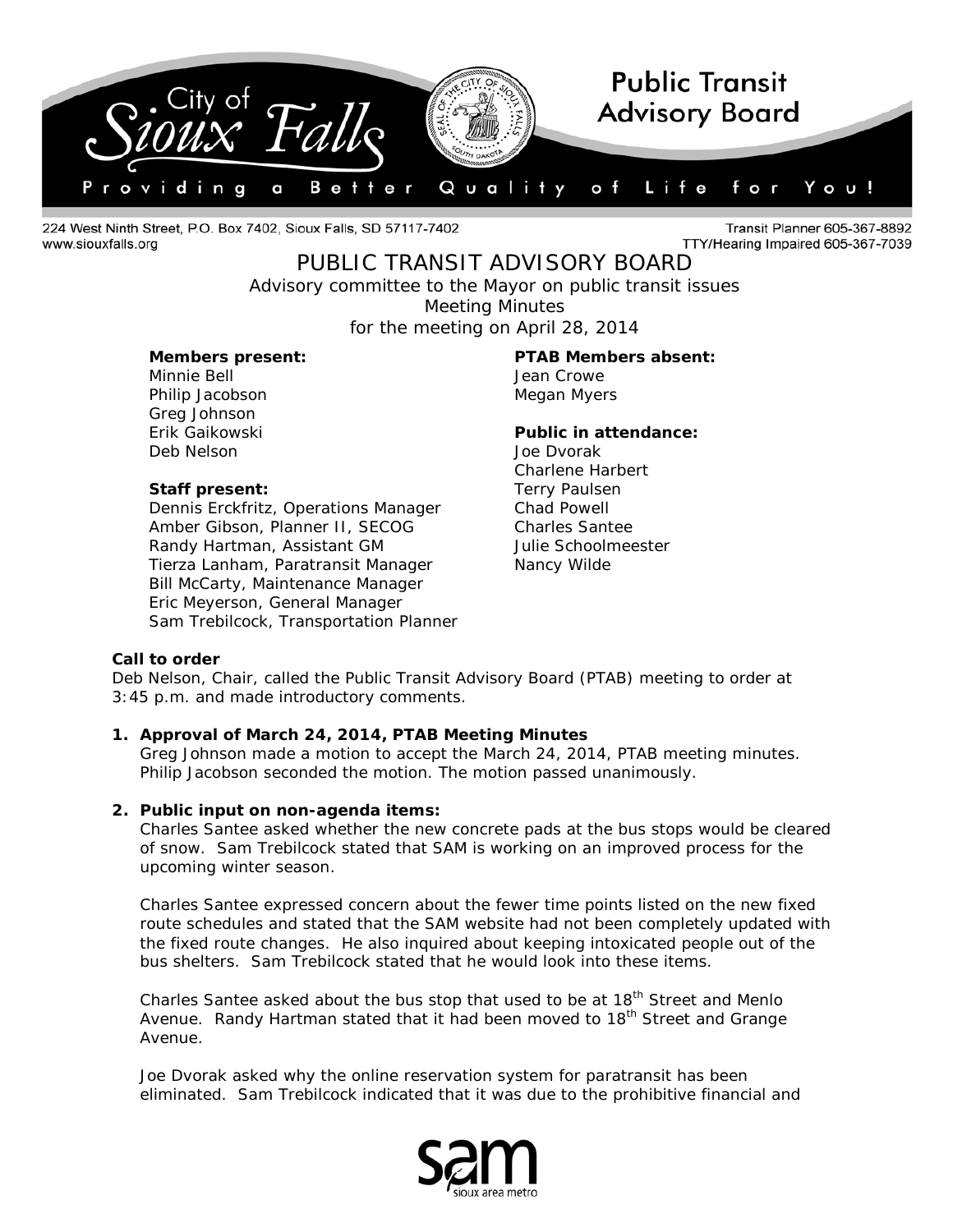time burden of maintaining the system. Joe indicated that it takes additional time for Dakotabilities to call in to make the reservations.

Charlene Harbert expressed concern regarding the discontinuation of the evening demand service because those living outside the ¾ mile area no longer have paratransit service after 7:00 p.m. Charlene stated that another option is needed for evening and weekend hours and suggested charging more for that service. Sam Trebilcock stated that this same concern has been expressed by others and that the Transit Task Force is taking a look at the issue while trying to provide the best service to the most people.

#### **3. Old Business:**

### **a. Bus Stop Sign Progress**

Sam Trebilcock showed the Board a mock-up of the new bus stop signs. Approximately 500 signs have been ordered for approximately 400 bus stops. The installation is planned to begin in June and completed by August. This item was informational only.

# **b. Route and Service Changes**

Sam Trebilcock stated that the route and service changes went into effect on April 14<sup>th</sup>. Eric Meyerson stated that the schedules of six of the routes were adjusted due to timing and are performing much better. Eric also stated that there are more trips on routes eight and 19 and five of the routes are running two hours later. Sam added that the evening routes and the extension on route 19 are already getting good ridership. Charles Santee stated that the schedule change was causing him to  $\frac{5}{10}$  miss his transfer when he gets on the inbound bus at 11<sup>th</sup> Street and Prairie Avenue around noon. Randy Hartman stated that he would look into this. This item was informational only.

# **c. Transit Task Force Update**

Sam Trebilcock stated that the Transit Task Force process is starting to wrap up and that the financial impacts of the recommended activities are being reviewed. Sam reviewed a handout showing four financial scenarios including the current trend with the transit budget going into the red in 2016, a scenario with paratransit savings and fare increases delaying the deficit to 2021, a scenario with no paratransit service outside of the ¾ mile area and fare increases delaying the deficit to 2023, and a scenario with paratransit savings, no paratransit service outside of the 34 mile area, fare increases, and additional routes leading to a deficit in 2020. Sam also reviewed a draft proposal of fare increases recommended by a work group of the Task Force. The proposal includes an increase of the adult fare to \$1.50, the monthly pass to \$30, and paratransit outside the 34 mile service area to \$6. Sam stated that a work group is also looking into having an outside non-profit provider service the outside the ¾ mile service area. Greg Johnson stated that it would be useful to see a comparison of revenue sources in other communities. This item was informational only.

# **d. Transit Coordination Activities**

Amber Gibson reviewed the status of the 5310 grant program, volunteer driver program, and transportation services directory booklet and informed the Board that the Transportation Coordination Committee would be meeting again May 30<sup>th</sup> to continue discussing these work activities. Sam Trebilcock added that one of the work groups is also working on travel training including an update to the instructional video. This item was informational only.